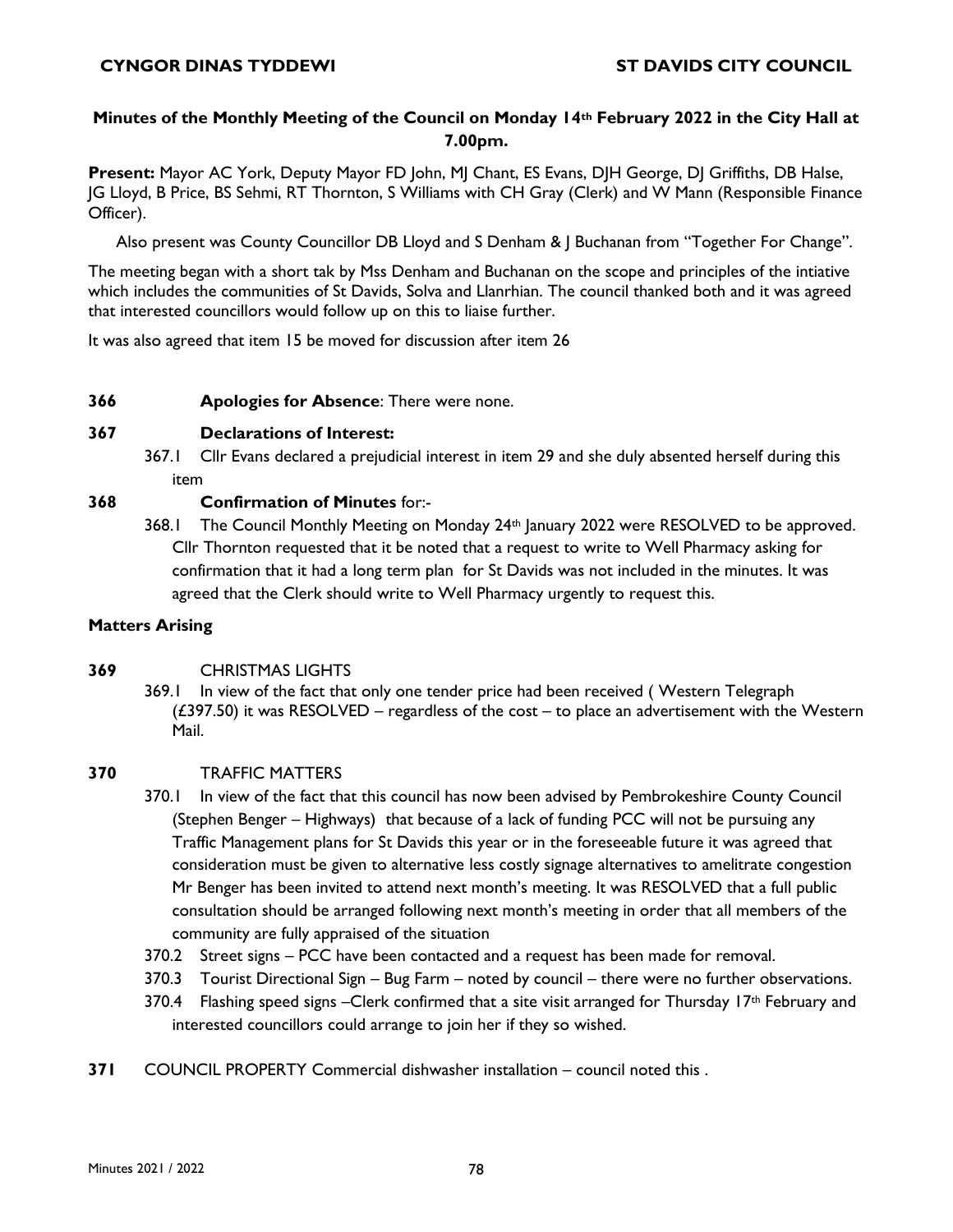- **372** QUEEN'S PLATINUM JUBILEE CELEBRATIONS 2022
	- 372.1 Tree planting it was agreed that this could be discussed further at  $7<sup>th</sup>$  March meeting (see January Minute item 349.3) and included on next months agenda.
	- 372.2 As with item 7.1 further discussion and to be included on next months agenda.
- **373** MEMORY CAFE see item 26 an update of the progress with regard to this was provided by Cllr Lloyd
- **374** ST DAVIDS SCOUT HUT progress report form the Mayor.
- **375** COMMUNITY RENEWAL FUND –the Mayor reported that preliminary and outline discussion regarding the principles behind the future use and occupation of the Scout Hut were positive. The meeting RESOLVED to agree that these discussions continue on a non-prejudicial basis until such time as a full and detailed cost analysis is undetaken and understood.
- **376** DWR CYMRUWATER Resources Plan noted by the meeting
- **377** MEMORIAL PLAYING FIELD– Service Level Agreement 2022-25 it was noted that this agreement no longer included the cost of grass cutting and that this cost. . It was RESOLVED to agree to undertake a SLA with Pembroekshire County OCuncil at a cost of circa £200 per annum.
- **378** COMMUNITY ELECTIONS 2022 noted by the meeting.
- **379** CITY COUNCIL ST DAVIDS DAY DINNER it was RESOLVED that in the light of all of the Covid restrictions that all in the community have had to endure it was not appropriate for this year's event to take place.
- **380** STAFF MATTERS EXCLUSION OF THE PRESS AND PUBLIC This item, being a matter of contract was agreed to be deferred to the end of the meeting when under section 100 (A) of the Local Government Act 1972, it was RESOLVED that the public and press be excluded from the meeting for this item on the grounds that it involves the likely disclosure of exempt information.

### **Accounts**

- **381** The Responsible Finance Officer confirmed that the internal Internal Audit for January 2022 had been completed successfully.
- **382** Accounts for January 2022 were RESOLVED to be approved and permission was granted to pay.

### **383 DONATION REQUESTS**

- 383.1 Paul Sartori it was RESOLVED to make a donation of £200.
- 383.2 Children's Wales Air the meeting agreed that it needed to know more about this applicant and it was RESOLVED to postpone this item to the next months agenda.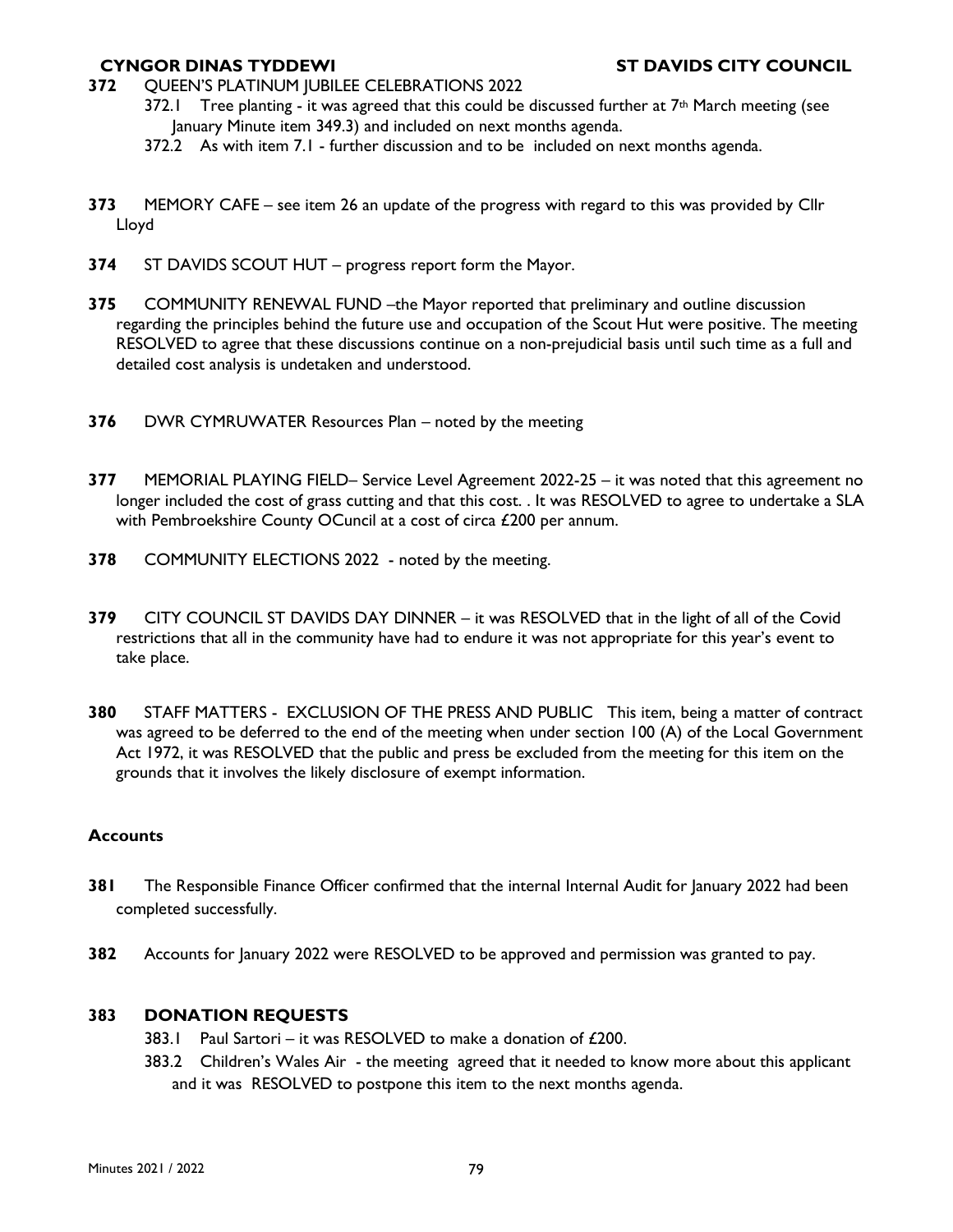|                                   | <b>INCOME AND EXPENDITURE</b>    |       |            | <b>Jan-22</b> |                                        |  |       |
|-----------------------------------|----------------------------------|-------|------------|---------------|----------------------------------------|--|-------|
| <b>Current Account Balance at</b> |                                  |       | 31/01/2022 |               | £108,651.94                            |  |       |
|                                   |                                  |       |            |               |                                        |  |       |
| <b>INCOME</b>                     | Car Park                         |       | £0.00      |               |                                        |  |       |
|                                   | City Hall                        |       | £38.50     |               |                                        |  |       |
|                                   | Cafe                             |       | £2,400.00  |               |                                        |  |       |
|                                   | Icecream Franchise               |       | £0.00      |               |                                        |  |       |
|                                   | Market Stalls                    |       | £0.00      |               |                                        |  |       |
|                                   | Miscellaneous                    |       | £0.00      |               |                                        |  |       |
|                                   | St Justinians                    |       | £0.00      |               |                                        |  |       |
|                                   | <b>TOTAL</b>                     |       | £2,438.50  |               |                                        |  |       |
|                                   |                                  |       |            |               |                                        |  |       |
|                                   |                                  |       |            |               |                                        |  |       |
|                                   | LGA 1972 SEC 137 20/21 £12738.00 |       |            |               | LGA 1972 Sec 214 Cemetery Maintenance  |  |       |
|                                   | Last month's donation            |       | £0.00      |               | Total donated 21/22                    |  | £0.00 |
|                                   | 2021/22                          | Total | £4,250.00  |               |                                        |  |       |
|                                   | Balance available                |       | £8,488.00  |               |                                        |  |       |
| <b>PAYMENTS</b>                   |                                  |       |            |               |                                        |  |       |
| Admin                             |                                  |       | £4,236.45  |               | Admin Staff Costs - including pension  |  |       |
|                                   |                                  |       | £1,173.04  |               | General Office (Phone, Internet static |  |       |
|                                   |                                  |       | £8.70      |               | <b>Bank Charges</b>                    |  |       |
|                                   |                                  |       | £0.00      |               | VAT Payment                            |  |       |
|                                   |                                  |       | £3,853.70  |               | NI & IT Returns To HMRC                |  |       |
|                                   |                                  |       | £9,271.89  |               |                                        |  |       |
|                                   |                                  |       |            |               |                                        |  |       |
| Whitesands                        |                                  |       | £0.00      |               | Attendant's commission                 |  |       |
|                                   |                                  |       | £762.00    |               | Council Tax - Whitesands               |  |       |
|                                   |                                  |       | £0.00      |               | Miscellaneous Rep & Mtce               |  |       |
|                                   |                                  |       | £974.22    |               | Landscaping                            |  |       |
|                                   |                                  |       | £1,736.22  |               |                                        |  |       |
|                                   |                                  |       |            |               |                                        |  |       |
|                                   |                                  |       |            |               |                                        |  |       |
| <b>Hall &amp; House</b>           |                                  |       | £178.40    |               | Caretaker's salary                     |  |       |
|                                   |                                  |       | £955.33    |               | Heat & Light                           |  |       |
|                                   |                                  |       | £484.00    |               | Council Tax - Hall & House             |  |       |
|                                   |                                  |       | £85.89     |               | Water Rates                            |  |       |
|                                   |                                  |       | £58.92     |               | Hall Maintenance                       |  |       |
|                                   |                                  |       | £1,762.54  |               |                                        |  |       |
|                                   |                                  |       |            |               |                                        |  |       |
|                                   |                                  |       |            |               |                                        |  |       |
|                                   |                                  |       |            |               |                                        |  |       |
| <b>Christmas Lighting</b>         |                                  |       | £4,018.80  |               |                                        |  |       |
|                                   |                                  |       |            |               |                                        |  |       |
|                                   |                                  |       |            |               |                                        |  |       |
| <b>Miscellaneous</b>              |                                  |       | £866.50    |               | Including Bees Badges                  |  |       |
|                                   |                                  |       |            |               |                                        |  |       |
| Minutes 2021 / 2022               |                                  |       |            | 80            |                                        |  |       |
|                                   |                                  |       |            |               |                                        |  |       |
|                                   | <b>TOTAL</b>                     |       | £17,655.95 |               |                                        |  |       |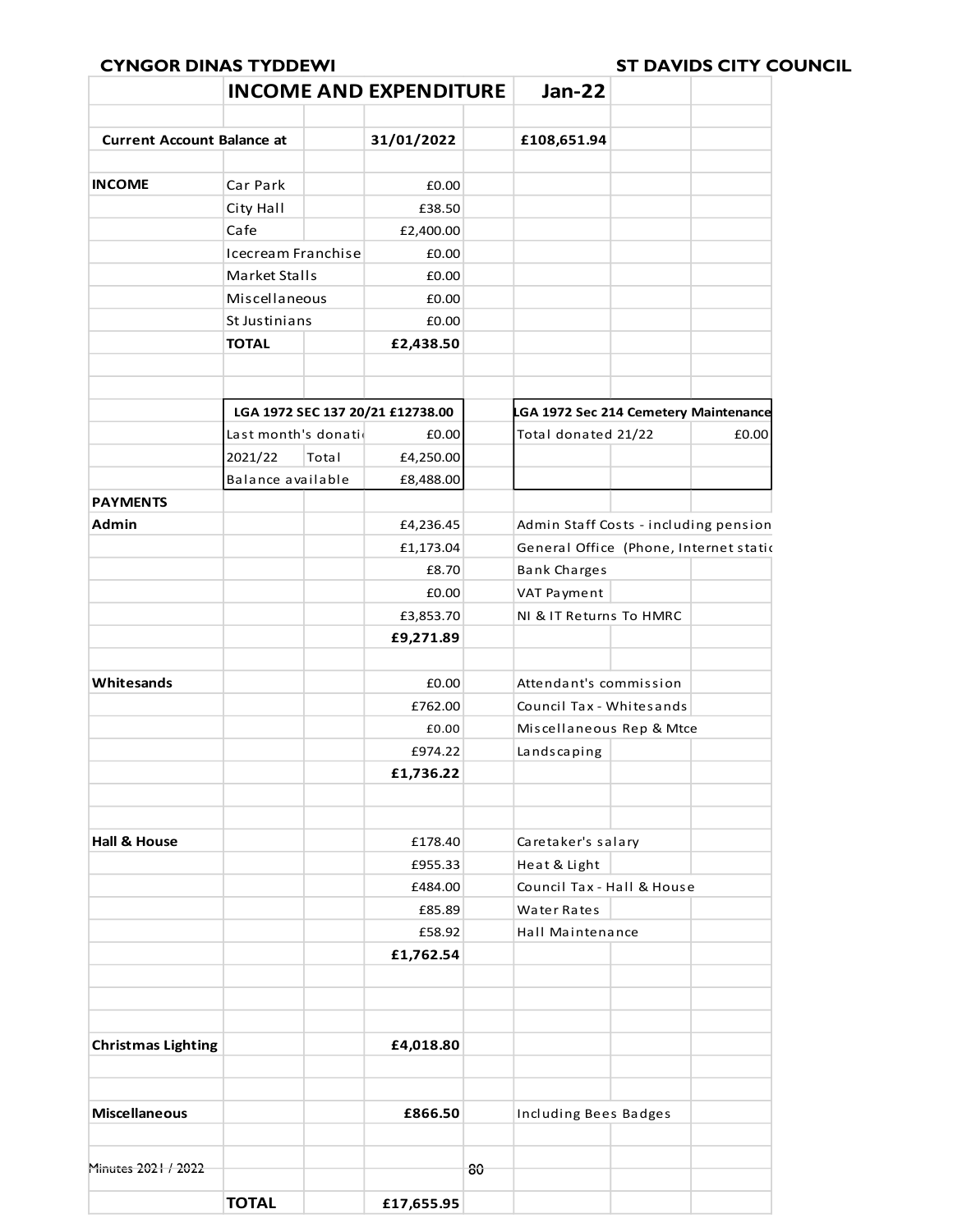### **Correspondence**

- **384** Katy Daly e-mail of 7th February 2022 Whitesands Toilets Improvements the meeting noted this.
- **385** Andy Middleton e-mail of 7th February 2022 Tourism for Good the meeting noted this.
- **386** John Mansfield e-mail of  $8<sup>th</sup>$  February 2022 Grant Funding Response the meeting noted this.
- **387** Kelly Hamid e-mail of 9th February 2022 Age Friendly Communities Bench the meeting noted this.
- **388** Rachel Carter e-mail of 10<sup>th</sup> February 2022 Support the Swifts– the meeting noted this.
- **389** Andrew Holmes e-mail of 9th February 2022 Fair at Waunfawr– the meeting noted this.

### **390 Reports from Members representing the Council**:-

- 390.1 St Davids Christmas Tree Association nothing to report.
- 390.2 St Davids Day Celebration Group. Report following meeting on 11th February 2022– nothing to report.
- 390.3 St Davids Day Centre for the Elderly –perhaps recommencing in the hall on April  $21^{st}$  nothing further to report.
- 390.4 St Davids Peninsula Tourist and Traders Association nothing to report.
- 390.5 Porthclais Harbour Authority nothing to report.
- 390.6 St Davids Matsieng Lesotho Link nothing to report.
- 390.7 Youth Drop In nothing to report.
- 390.8 Ysgol Penrhyn Dewi Governor Cllr Thornton retorted that following a recent bus accident the school staff reposnded incredibily well and none of the children were seriously hurt.
- 390.9 Porthstinan Boat Owners Association nothing to report.
- 390.10 Porthmawr Surf Life Saving Club nothing to report.
- 390.11 PVT please see Hatti Wokes noted by the meeting 2022
- 390.12 Music and Arts Festivals.
- 390.13 Re-discovering Ancient Connections. Ruth Jones e-mail of 8th February 2022 was received.
- 390.14 Coffee and Chat nothing to report.
- 390.15 St Davids Befrienders nothing to report.
- 390.16 One Voice Wales Cllr Thornton advised the meeting of a Welsh Govt sponsored "treeplanting" programm to be undertaken throughout wales in two stages in 2022 - nothing further to report.
- 390.17 Eco Dewi/Bee Friendly nothing to report.
- 390.18 Grants Funding Committee minutes of last meeting had been circulated to all councillors by the committee - nothing further to report

# **391 County Councillors report:**

Cllr Lloyd provided an update with regard to the Memory Café and offered his observations and agreement and support with the council's intentions regarding Traffic Management issues as the items appeared on the Agenda.

# **Planning:**

- **392** NP/22/0040 Single storey rear kitchen extension High View, Catherine Street, SA62 6RJ. It was RESOLVED to support this application.
- **393** NP/22/0064 Stationing of pod within curtilage of Upper Porthmawr, SA62 6PS. It was RESOLVED to support this application.